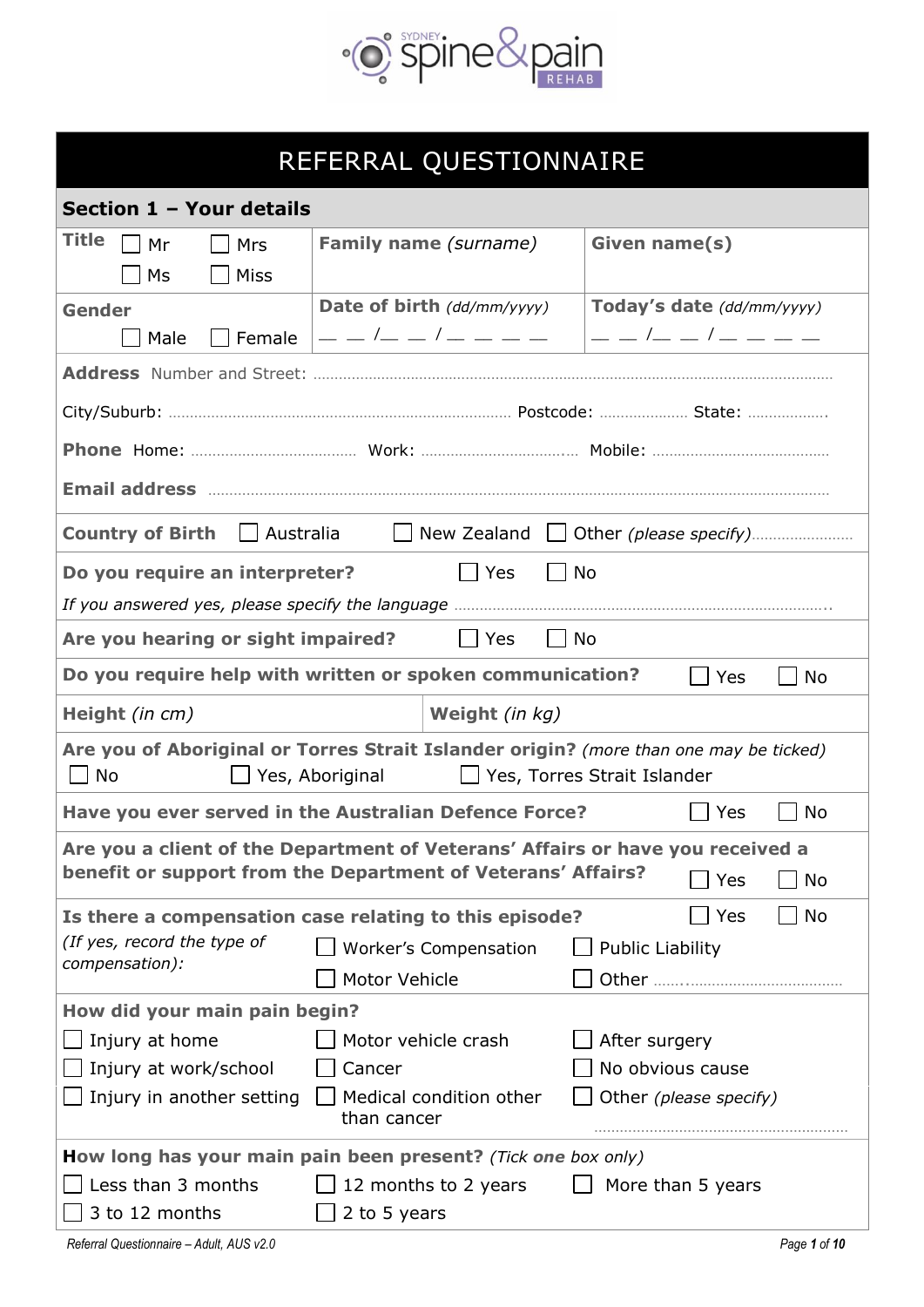| Which statement best describes your pain? (Tick one box only)                                                                                                                                                                                        |  |  |  |  |  |  |  |
|------------------------------------------------------------------------------------------------------------------------------------------------------------------------------------------------------------------------------------------------------|--|--|--|--|--|--|--|
| Always present (always the same intensity)                                                                                                                                                                                                           |  |  |  |  |  |  |  |
| Always present (level of pain varies)                                                                                                                                                                                                                |  |  |  |  |  |  |  |
| Often present (pain free periods last less than 6 hours)                                                                                                                                                                                             |  |  |  |  |  |  |  |
| Occasionally present (pain occurs once to several times per day, lasting up to an hour)                                                                                                                                                              |  |  |  |  |  |  |  |
| Rarely present (pain occurs every few days or weeks)                                                                                                                                                                                                 |  |  |  |  |  |  |  |
| Do you have any of the following?                                                                                                                                                                                                                    |  |  |  |  |  |  |  |
| $\Box$ Depression<br>A mental health condition, in particular: $\Box$ PTSD<br>Anxiety                                                                                                                                                                |  |  |  |  |  |  |  |
| Arthritis (including Rheumatoid/Osteoarthritis)                                                                                                                                                                                                      |  |  |  |  |  |  |  |
| Muscle, bone and joint problems other than arthritis (including Osteoporosis, Fibromyalgia)                                                                                                                                                          |  |  |  |  |  |  |  |
| Heart and circulation problems (including Heart Disease, Pacemaker, Blood Disease)<br>In particular specify if you have: $\Box$ High Blood Pressure $\Box$ High Cholesterol                                                                          |  |  |  |  |  |  |  |
| <b>Diabetes</b>                                                                                                                                                                                                                                      |  |  |  |  |  |  |  |
| Digestive problems (including IBS, GORD, Stomach Ulcers, Reflux, Bowel Disease)                                                                                                                                                                      |  |  |  |  |  |  |  |
| Respiratory problems (including Asthma, Lung Disease, COPD, Sleep Apnoea)                                                                                                                                                                            |  |  |  |  |  |  |  |
| Neurological problems (including Stroke, Epilepsy, Multiple Sclerosis, Parkinson's Disease)                                                                                                                                                          |  |  |  |  |  |  |  |
| Cancer                                                                                                                                                                                                                                               |  |  |  |  |  |  |  |
| Liver, kidney and pancreas problems (including Pancreatitis, Kidney Disease)                                                                                                                                                                         |  |  |  |  |  |  |  |
| Thyroid problems (including Hyperactive or Hypoactive Thyroid, Graves' Disease)                                                                                                                                                                      |  |  |  |  |  |  |  |
|                                                                                                                                                                                                                                                      |  |  |  |  |  |  |  |
|                                                                                                                                                                                                                                                      |  |  |  |  |  |  |  |
| Health care (other than your visits to the pain clinic)                                                                                                                                                                                              |  |  |  |  |  |  |  |
| 1. How many times in the past 3 months have you seen a general practitioner<br>times<br>in regard to your pain?                                                                                                                                      |  |  |  |  |  |  |  |
| 2. How many times in the past 3 months have you seen a medical specialist<br>times<br>(e.g. orthopaedic surgeon) in regard to your pain?                                                                                                             |  |  |  |  |  |  |  |
|                                                                                                                                                                                                                                                      |  |  |  |  |  |  |  |
| 3. How many times in the past 3 months have you seen health professionals<br>other than doctors (e.g. physiotherapist, chiropractor, psychologist) in<br>times<br>regard to your pain?                                                               |  |  |  |  |  |  |  |
| 4. How many times in the past 3 months have you visited a hospital<br>emergency department in regard to your pain? (Include all visits, regardless<br>times<br>of whether or not you were admitted to the hospital from the emergency<br>department) |  |  |  |  |  |  |  |
| 5. How many times in the past 3 months have you been admitted to hospital<br>times<br>as an inpatient because of your pain?                                                                                                                          |  |  |  |  |  |  |  |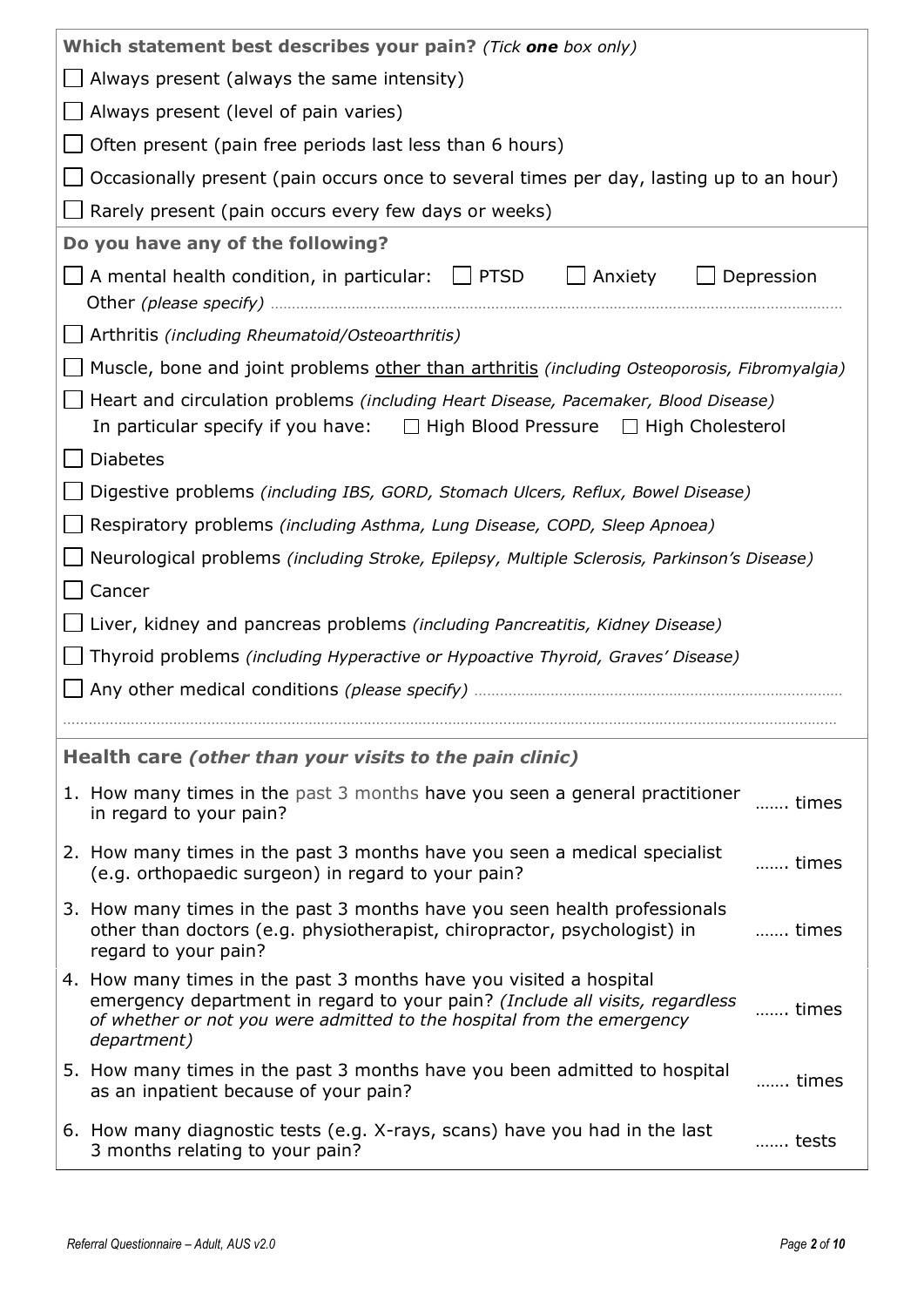| Section 2 - Your work                                                                                                            |                                                                                                                                                                                                    |                |   |                |   |                                                                             |                |                     |   |                                 |                                                                                                                                                                                     |
|----------------------------------------------------------------------------------------------------------------------------------|----------------------------------------------------------------------------------------------------------------------------------------------------------------------------------------------------|----------------|---|----------------|---|-----------------------------------------------------------------------------|----------------|---------------------|---|---------------------------------|-------------------------------------------------------------------------------------------------------------------------------------------------------------------------------------|
| Are you currently employed (working for pay)?                                                                                    |                                                                                                                                                                                                    |                |   |                |   |                                                                             |                |                     |   |                                 |                                                                                                                                                                                     |
|                                                                                                                                  | $\Box$ Yes - If yes, are you:<br>No<br>- If no, are you:                                                                                                                                           |                |   |                |   |                                                                             |                |                     |   |                                 |                                                                                                                                                                                     |
|                                                                                                                                  | Working full-time                                                                                                                                                                                  |                |   |                |   |                                                                             |                |                     |   |                                 | (tick <b>one</b> only, then go straight to <b>Section 3</b> )                                                                                                                       |
|                                                                                                                                  | Unable to work due to a condition<br>Working part-time                                                                                                                                             |                |   |                |   |                                                                             |                |                     |   |                                 |                                                                                                                                                                                     |
|                                                                                                                                  | other than pain<br>Please answer the questions below                                                                                                                                               |                |   |                |   |                                                                             |                |                     |   |                                 |                                                                                                                                                                                     |
| $\Box$ Unable to work due to pain                                                                                                |                                                                                                                                                                                                    |                |   |                |   |                                                                             |                |                     |   |                                 |                                                                                                                                                                                     |
|                                                                                                                                  |                                                                                                                                                                                                    |                |   |                |   |                                                                             |                |                     |   | Not working by choice (student, |                                                                                                                                                                                     |
|                                                                                                                                  |                                                                                                                                                                                                    |                |   |                |   |                                                                             |                | retired, homemaker) |   |                                 |                                                                                                                                                                                     |
|                                                                                                                                  |                                                                                                                                                                                                    |                |   |                |   |                                                                             |                |                     |   | Seeking employment (I consider  |                                                                                                                                                                                     |
|                                                                                                                                  |                                                                                                                                                                                                    |                |   |                |   |                                                                             |                |                     |   |                                 | myself able to work but cannot find a job)                                                                                                                                          |
|                                                                                                                                  | During the past seven days, how many hours did you miss from<br>work because of problems associated with your pain?<br>(Include hours you missed on sick days, times you went in late, left early, |                |   |                |   |                                                                             |                |                     |   |                                 |                                                                                                                                                                                     |
| etc. because of your pain. Do not include time you missed to attend this<br>pain clinic).                                        |                                                                                                                                                                                                    |                |   |                |   |                                                                             |                |                     |   |                                 | hours                                                                                                                                                                               |
| During the past seven days, how many hours did you actually work?<br>(If '0' skip the next question and go to <b>Section 3</b> ) |                                                                                                                                                                                                    |                |   |                |   |                                                                             |                |                     |   |                                 | hours                                                                                                                                                                               |
| <b>you were working?</b>                                                                                                         |                                                                                                                                                                                                    |                |   |                |   |                                                                             |                |                     |   |                                 | During the past seven days, how much did your pain affect your productivity while                                                                                                   |
| usual.                                                                                                                           |                                                                                                                                                                                                    |                |   |                |   |                                                                             |                |                     |   |                                 | Think about days you were limited in the amount or kind of work you could do, days you<br>accomplished less than you would like, or days you could not do your work as carefully as |
|                                                                                                                                  | If pain affected your work only a little, choose a low number.<br>Choose a high number if pain affected your work a great deal.                                                                    |                |   |                |   |                                                                             |                |                     |   |                                 |                                                                                                                                                                                     |
|                                                                                                                                  |                                                                                                                                                                                                    |                |   |                |   | Consider only how much pain affected<br>productivity while you were working |                |                     |   |                                 |                                                                                                                                                                                     |
| Pain had no                                                                                                                      |                                                                                                                                                                                                    |                |   |                |   |                                                                             |                |                     |   |                                 | Pain completely                                                                                                                                                                     |
| effect on my<br>work                                                                                                             | $\mathbf 0$<br>$\mathbf{1}$                                                                                                                                                                        | $\overline{2}$ | 3 | $\overline{4}$ | 5 | 6                                                                           | $\overline{7}$ | 8                   | 9 | 10                              | prevented me<br>from working                                                                                                                                                        |
|                                                                                                                                  |                                                                                                                                                                                                    |                |   |                |   | <b>CIRCLE A NUMBER</b>                                                      |                |                     |   |                                 |                                                                                                                                                                                     |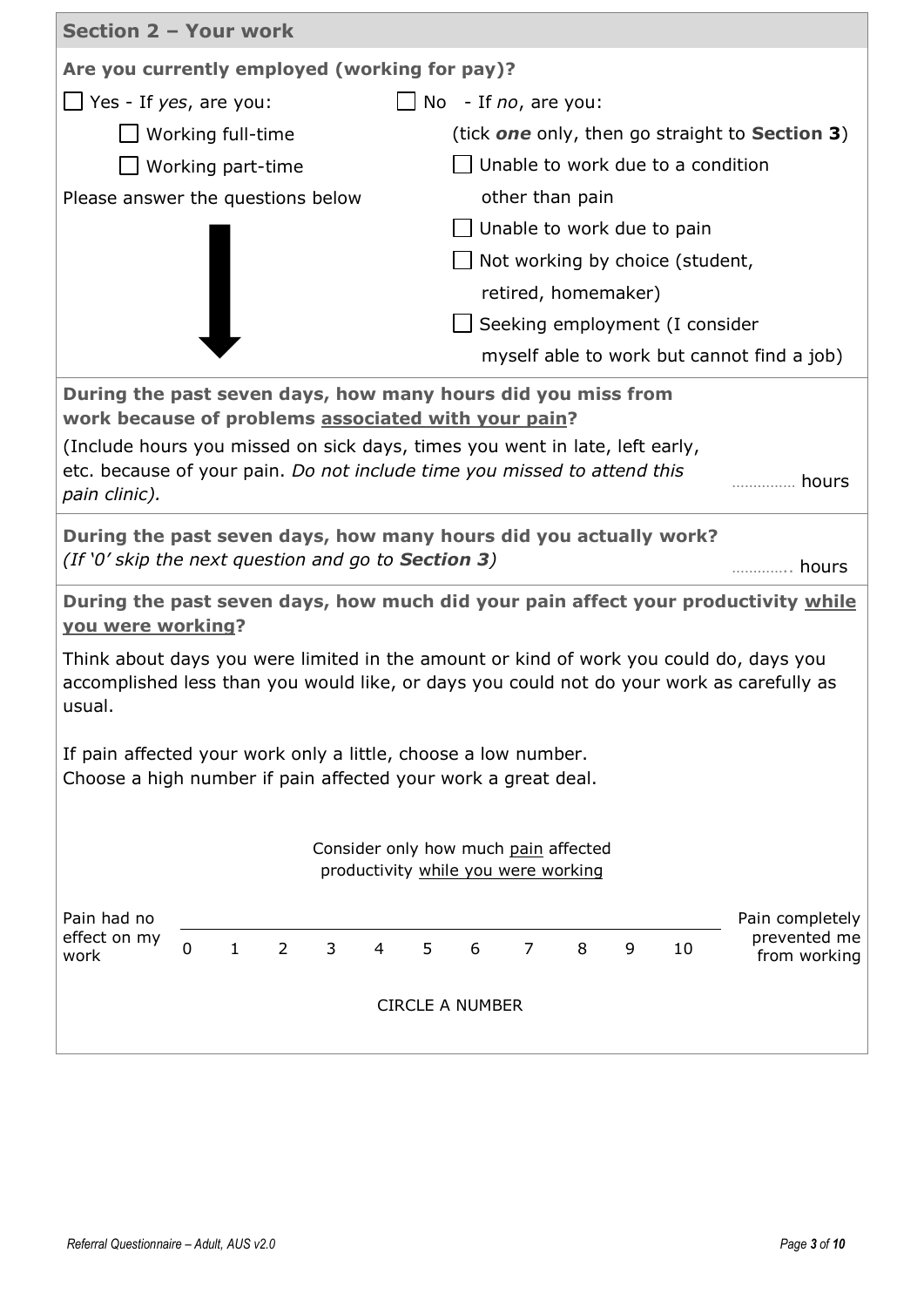**Section 3 – Medication use**

Are you taking any medications?

No *(please go to Section 4)*

Yes *(Please list all the medications you are taking. Include both prescription and overthe-counter medicines)*

| Medicine name<br>(as on the label) | Medicine strength<br>(as on the label) | How many do you<br>take per day? | How many days per<br>week do you take this<br>medication? |
|------------------------------------|----------------------------------------|----------------------------------|-----------------------------------------------------------|
|                                    |                                        |                                  |                                                           |
|                                    |                                        |                                  |                                                           |
|                                    |                                        |                                  |                                                           |
|                                    |                                        |                                  |                                                           |
|                                    |                                        |                                  |                                                           |
|                                    |                                        |                                  |                                                           |
|                                    |                                        |                                  |                                                           |
|                                    |                                        |                                  |                                                           |
|                                    |                                        |                                  |                                                           |
|                                    |                                        |                                  |                                                           |
|                                    |                                        |                                  |                                                           |
|                                    |                                        |                                  |                                                           |
|                                    |                                        |                                  |                                                           |
|                                    |                                        |                                  |                                                           |
|                                    |                                        |                                  |                                                           |
|                                    |                                        |                                  |                                                           |
|                                    |                                        |                                  |                                                           |
|                                    |                                        |                                  |                                                           |
|                                    |                                        |                                  |                                                           |
|                                    |                                        |                                  |                                                           |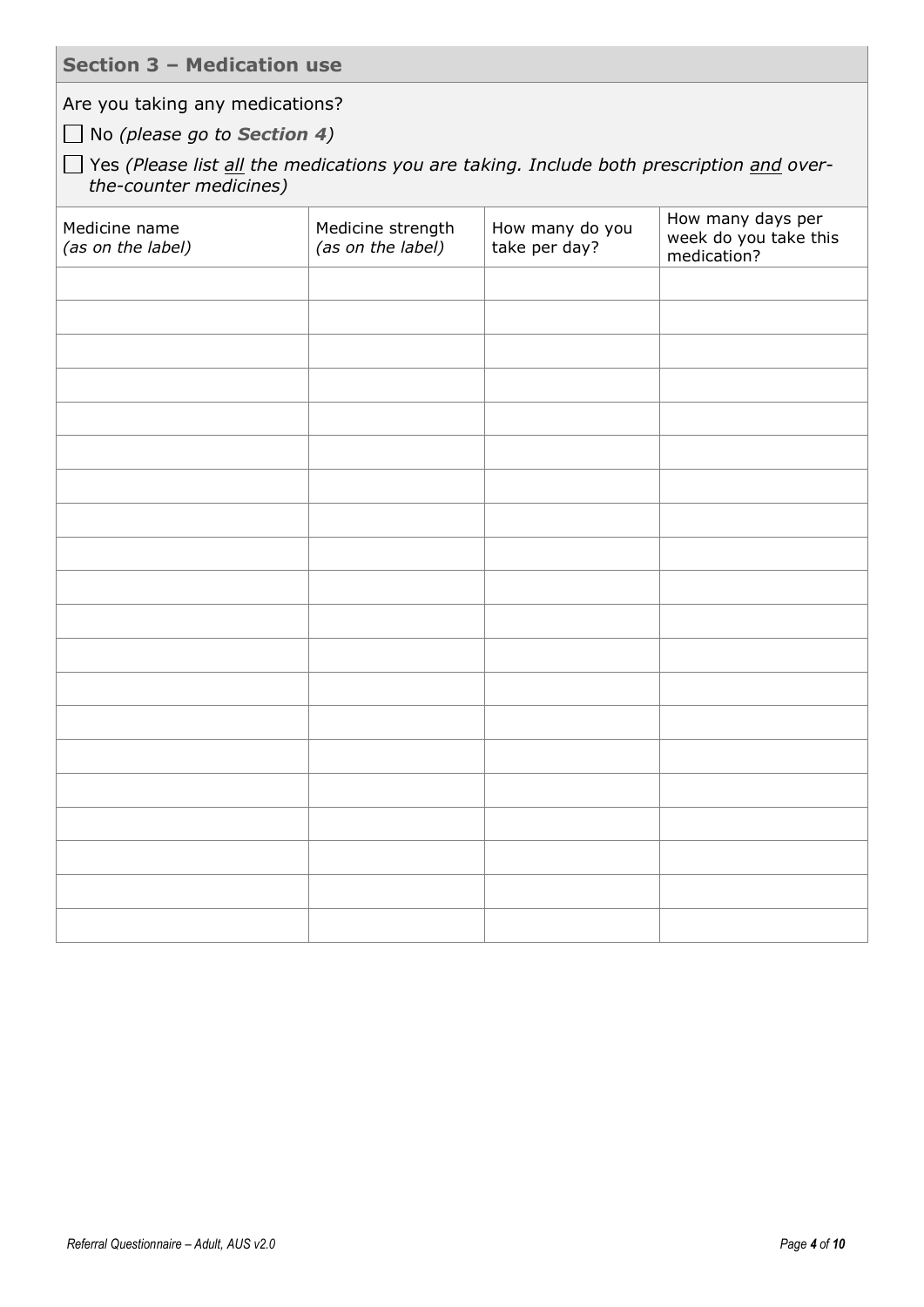

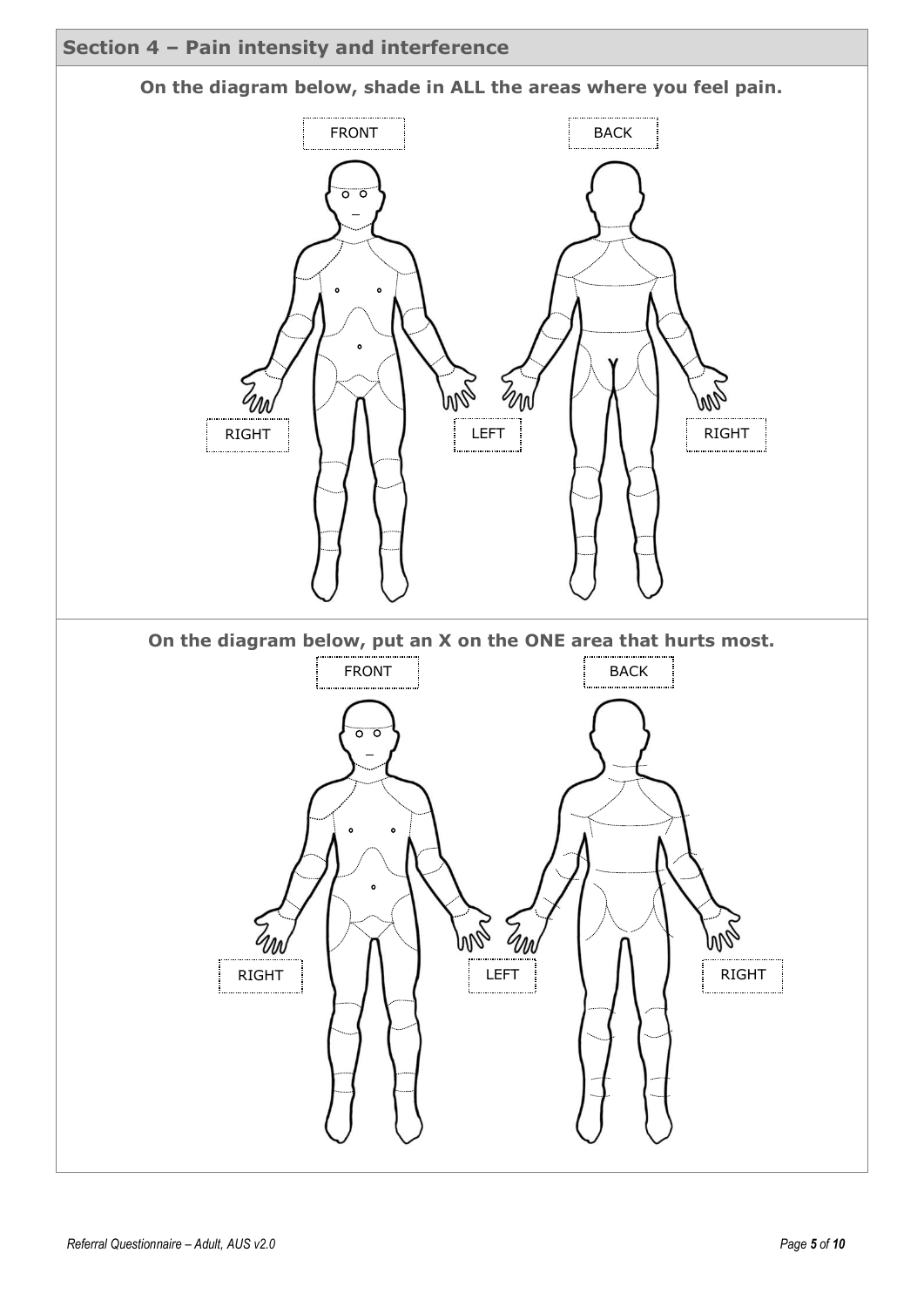|    | Please rate your pain by circling the one number that best describes the following: |                        |              |             |                |                |   |   |                |   |                                        |    |
|----|-------------------------------------------------------------------------------------|------------------------|--------------|-------------|----------------|----------------|---|---|----------------|---|----------------------------------------|----|
| 1. | Your pain at its worst in<br>the last week?                                         | 0<br>No<br>pain        | $\mathbf{1}$ | $2^{\circ}$ | $\overline{3}$ | $\overline{4}$ | 5 | 6 | $\overline{7}$ | 8 | 9<br>Pain as bad as<br>you can imagine | 10 |
| 2. | Your pain at its least in<br>the last week?                                         | 0<br>No<br>pain        | $\mathbf{1}$ | $2^{\circ}$ | 3              | $\overline{4}$ | 5 | 6 | $\overline{7}$ | 8 | 9<br>Pain as bad as<br>you can imagine | 10 |
| 3. | Your pain on average?                                                               | 0<br><b>No</b><br>pain | $\mathbf{1}$ | $2^{\circ}$ | 3              | 4              | 5 | 6 | $\overline{7}$ | 8 | 9<br>Pain as bad as<br>you can imagine | 10 |
|    | 4. How much pain do you<br>have right now?                                          | 0<br>No<br>pain        | $\mathbf{1}$ | $2^{\circ}$ | 3              | $\overline{4}$ | 5 | 6 | $\overline{7}$ | 8 | 9<br>Pain as bad as<br>you can imagine | 10 |

| During the past week, how much has pain interfered with the following: |                                       |              |                |              |                |   |   |                |   |   |                                |
|------------------------------------------------------------------------|---------------------------------------|--------------|----------------|--------------|----------------|---|---|----------------|---|---|--------------------------------|
| 1. Your general activity?                                              | $\mathbf 0$<br>Does not<br>interfere  | $\mathbf{1}$ | $\overline{2}$ | $\mathbf{3}$ | $\overline{4}$ | 5 | 6 | $\overline{7}$ | 8 | 9 | 10<br>Completely<br>interferes |
| 2. Your mood?                                                          | $\mathbf{0}$<br>Does not<br>interfere | $\mathbf{1}$ | $\overline{2}$ | 3            | $\overline{4}$ | 5 | 6 | $\overline{7}$ | 8 | 9 | 10<br>Completely<br>interferes |
| 3. Your walking ability?                                               | $\mathbf{0}$<br>Does not<br>interfere | $\mathbf{1}$ | $\overline{2}$ | 3            | $\overline{4}$ | 5 | 6 | $\overline{7}$ | 8 | 9 | 10<br>Completely<br>interferes |
| 4. Your normal work (both<br>outside the home and<br>housework)?       | $\Omega$<br>Does not<br>interfere     | $\mathbf{1}$ | $\overline{2}$ | $\mathbf{3}$ | $\overline{4}$ | 5 | 6 | $\overline{7}$ | 8 | 9 | 10<br>Completely<br>interferes |
| 5. Your relations with other<br>people?                                | $\Omega$<br>Does not<br>interfere     | $\mathbf{1}$ | $\overline{2}$ | 3            | $\overline{4}$ | 5 | 6 | $\overline{7}$ | 8 | 9 | 10<br>Completely<br>interferes |
| 6. Your sleep?                                                         | $\Omega$<br>Does not<br>interfere     | $\mathbf{1}$ | $\overline{2}$ | 3            | $\overline{4}$ | 5 | 6 | $\overline{7}$ | 8 | 9 | 10<br>Completely<br>interferes |
| 7. Your enjoyment of life?                                             | $\mathbf{0}$<br>Does not<br>interfere | $\mathbf{1}$ | $\overline{2}$ | 3            | $\overline{4}$ | 5 | 6 | $\overline{7}$ | 8 | 9 | 10<br>Completely<br>interferes |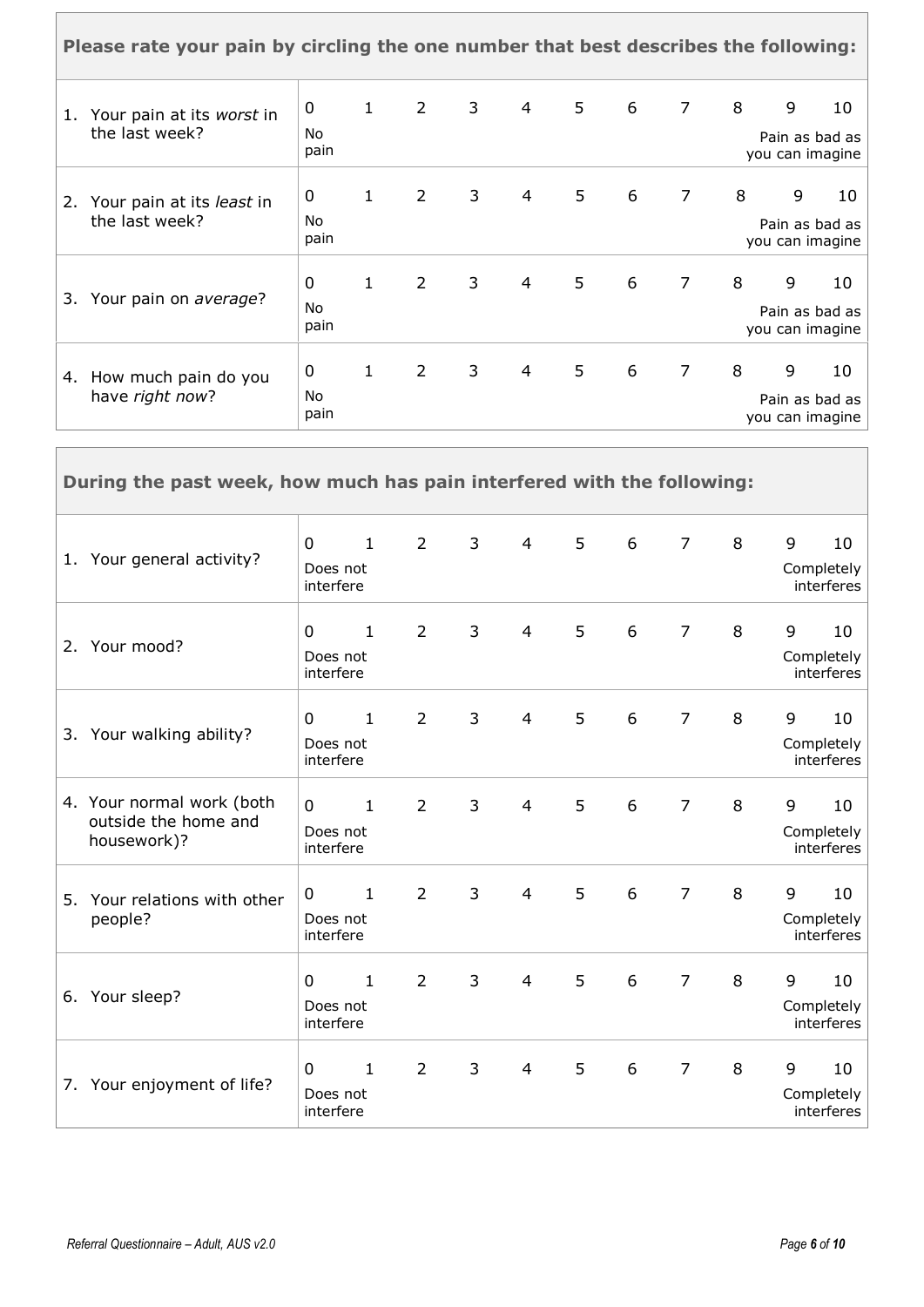#### **Section 5 – DASS21**

Please read each statement and circle a number 0, 1, 2 or 3 which indicates how much the statement applied to you *over the past week*. There are no right or wrong answers. Do not spend too much time on any statement.

*The rating scale is as follows:*

- 0 Did not apply to me at all
- 1 Applied to me to some degree, or some of the time
- 2 Applied to me to a considerable degree, or a good part of the time
- 3 Applied to me very much, or most of the time

|    |                                                                                                                                                 | Not at<br>all | Some<br>of the<br>time | A good<br>part of<br>the<br>time | Most<br>of the<br>time |
|----|-------------------------------------------------------------------------------------------------------------------------------------------------|---------------|------------------------|----------------------------------|------------------------|
| 1. | I found it hard to wind down                                                                                                                    | 0             | 1                      | 2                                | 3                      |
| 2. | I was aware of dryness of my mouth                                                                                                              | 0             | 1                      | 2                                | 3                      |
| 3. | I couldn't seem to experience any positive feeling at all                                                                                       | 0             | 1                      | 2                                | 3                      |
| 4. | I experienced breathing difficulty (e.g. excessively rapid<br>breathing, breathlessness in the absence of physical exertion)                    | 0             | 1                      | 2                                | 3                      |
| 5. | I found it difficult to work up the initiative to do things                                                                                     | 0             | 1                      | 2                                | 3                      |
| 6. | I tended to overreact to situations                                                                                                             | 0             | 1                      | 2                                | 3                      |
| 7. | I experienced trembling (e.g. in the hands)                                                                                                     | 0             | 1                      | 2                                | 3                      |
| 8. | I felt that I was using a lot of nervous energy                                                                                                 | 0             | 1                      | 2                                | 3                      |
| 9. | I was worried about situations in which I might panic and make<br>a fool of myself                                                              | 0             | 1                      | 2                                | 3                      |
|    | 10. I felt that I had nothing to look forward to                                                                                                | 0             | 1                      | 2                                | 3                      |
|    | 11. I found myself getting agitated                                                                                                             | 0             | 1                      | 2                                | 3                      |
|    | 12. I found it difficult to relax                                                                                                               | 0             | 1                      | 2                                | 3                      |
|    | 13. I felt down-hearted and blue                                                                                                                | 0             | 1                      | 2                                | 3                      |
|    | 14. I was intolerant of anything that kept me from getting on with<br>what I was doing                                                          | 0             | 1                      | 2                                | 3                      |
|    | 15. I felt I was close to panic                                                                                                                 | 0             | 1                      | 2                                | 3                      |
|    | 16. I was unable to become enthusiastic about anything                                                                                          | 0             | 1                      | 2                                | 3                      |
|    | 17. I felt I wasn't worth much as a person                                                                                                      | 0             | 1                      | 2                                | 3                      |
|    | 18. I felt that I was rather touchy                                                                                                             | 0             | 1                      | 2                                | 3                      |
|    | 19. I was aware of the action of my heart in the absence of physical<br>exertion (e.g. a sense of heart rate increase, heart missing a<br>beat) | 0             | 1                      | 2                                | 3                      |
|    | 20. I felt scared without any good reason                                                                                                       | 0             | 1                      | 2                                | 3                      |
|    | 21. I felt that life was meaningless                                                                                                            | 0             | 1                      | 2                                | 3                      |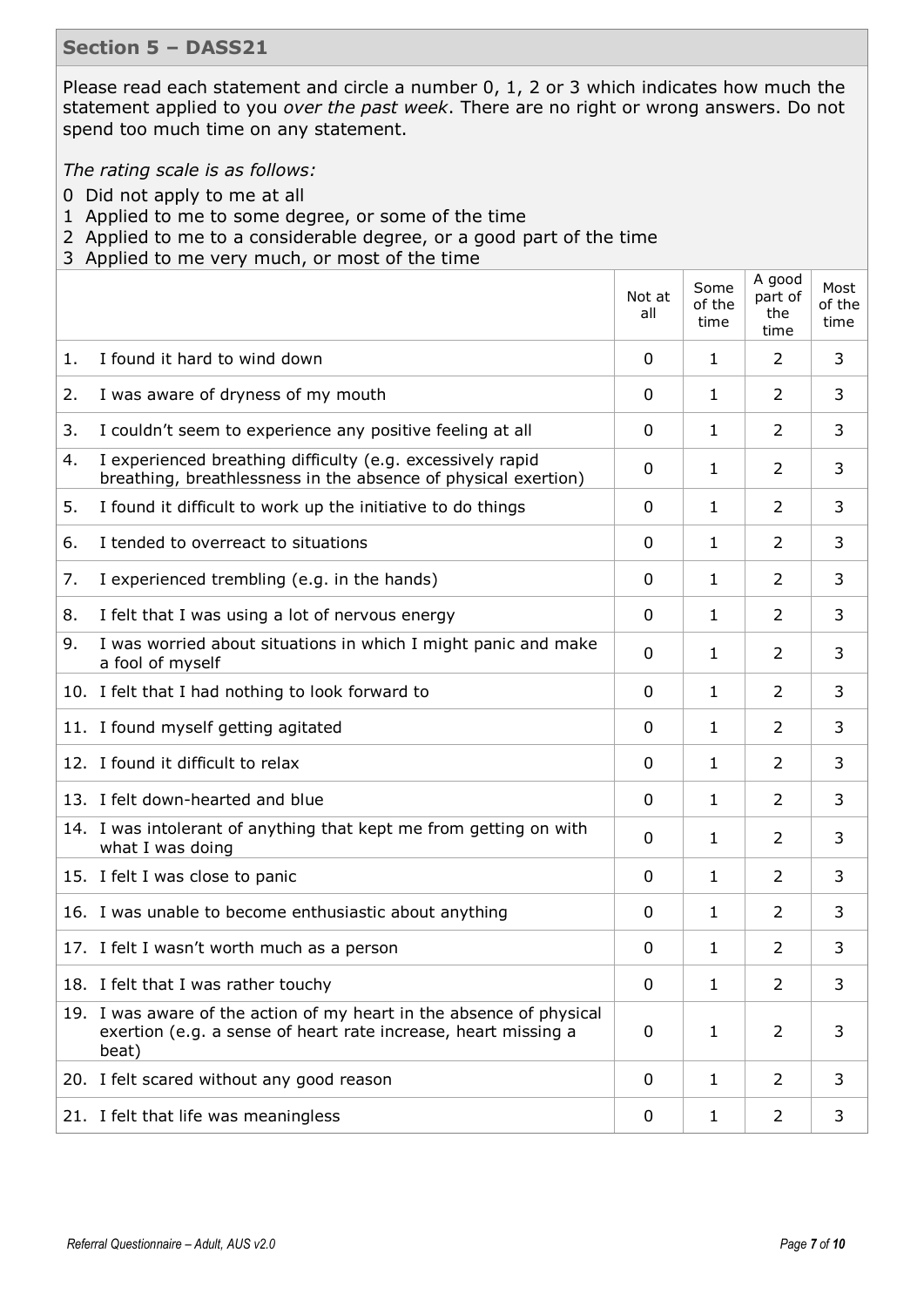## **Section 6 – PSEQ**

Rate how confident you are that you can do the following things **at present** despite the pain. Circle one of the numbers on the scale under each item, where 0 = *Not at all confident* and 6 = *Completely confident*.

Remember this questionnaire is not asking whether or not you have been doing these things, but rather how confident you are that you can do them at present, **despite the pain.**

| 1. | I can enjoy things, despite the pain                                                                         | 0<br>Not at all<br>confident | $\mathbf{1}$ | 2              | 3 | 4              | 5 | 6<br>Completely<br>confident |
|----|--------------------------------------------------------------------------------------------------------------|------------------------------|--------------|----------------|---|----------------|---|------------------------------|
| 2. | I can do most of the household<br>chores (e.g. tidying up, washing<br>dishes, etc.) despite the pain         | 0<br>Not at all<br>confident | $\mathbf{1}$ | 2              | 3 | $\overline{4}$ | 5 | 6<br>Completely<br>confident |
| 3. | I can socialise with my friends or<br>family members as often as I used<br>to do, despite the pain           | 0<br>Not at all<br>confident | $\mathbf{1}$ | $\overline{2}$ | 3 | 4              | 5 | 6<br>Completely<br>confident |
| 4. | I can cope with my pain in most<br>situations                                                                | 0<br>Not at all<br>confident | $\mathbf{1}$ | $\overline{2}$ | 3 | $\overline{4}$ | 5 | 6<br>Completely<br>confident |
| 5. | I can do some form of work,<br>despite the pain ("work" includes<br>housework, paid and unpaid work)         | 0<br>Not at all<br>confident | $\mathbf{1}$ | 2              | 3 | 4              | 5 | 6<br>Completely<br>confident |
| 6. | I can still do many of the things I<br>enjoy doing, such as hobbies or<br>leisure activity, despite the pain | 0<br>Not at all<br>confident | $\mathbf{1}$ | 2              | 3 | $\overline{4}$ | 5 | 6<br>Completely<br>confident |
| 7. | I can cope with my pain without<br>medication                                                                | 0<br>Not at all<br>confident | $\mathbf{1}$ | 2              | 3 | 4              | 5 | 6<br>Completely<br>confident |
| 8. | I can still accomplish most of my<br>goals in life, despite the pain                                         | 0<br>Not at all<br>confident | $\mathbf{1}$ | $\overline{2}$ | 3 | $\overline{4}$ | 5 | 6<br>Completely<br>confident |
| 9. | I can live a normal lifestyle, despite<br>the pain                                                           | 0<br>Not at all<br>confident | $\mathbf{1}$ | 2              | 3 | 4              | 5 | 6<br>Completely<br>confident |
|    | 10. I can gradually become more<br>active, despite the pain                                                  | 0<br>Not at all<br>confident | $\mathbf{1}$ | $\overline{2}$ | 3 | 4              | 5 | 6<br>Completely<br>confident |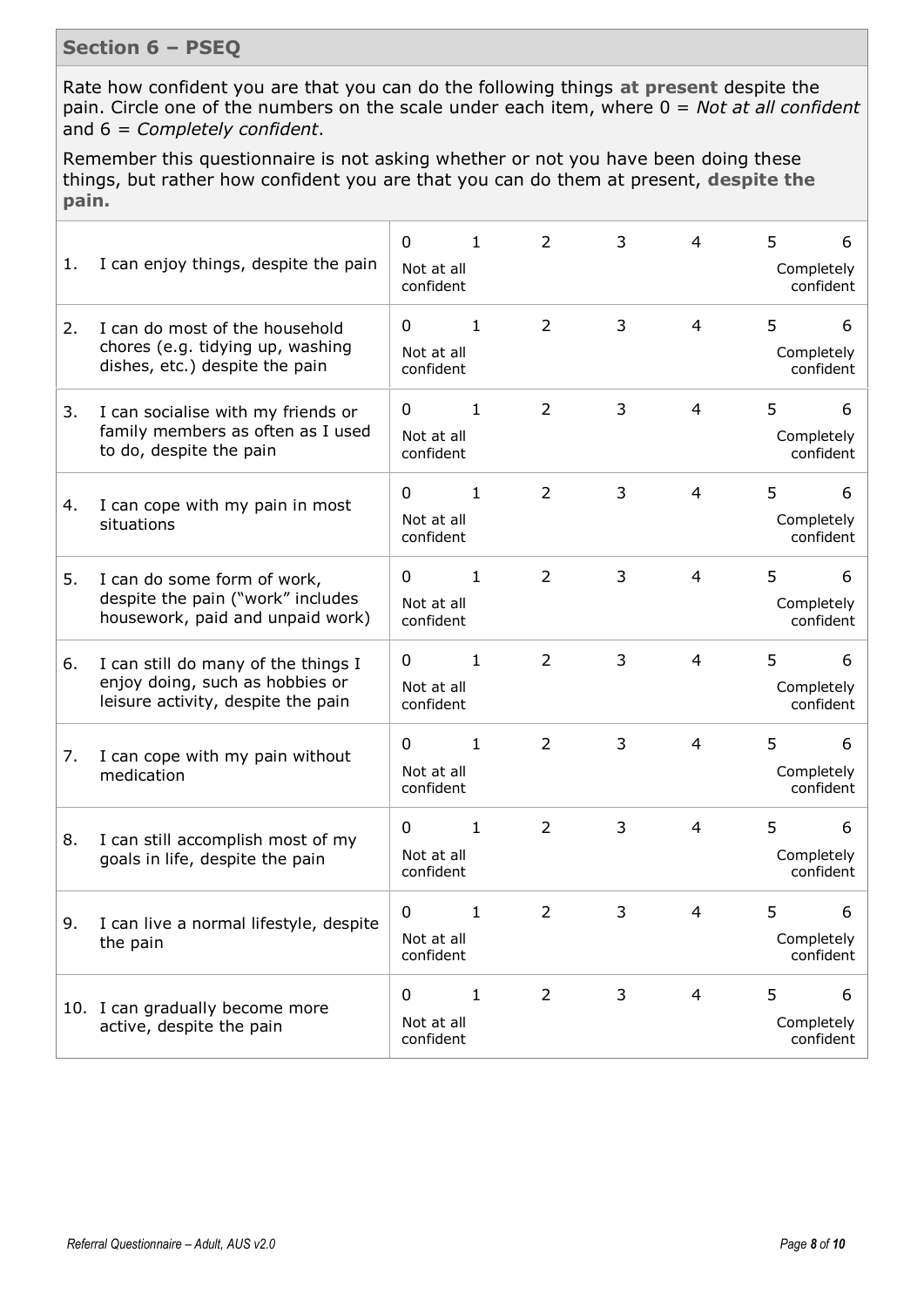#### **Section 7 – PCS**

Everyone experiences painful situations at some point in their lives. Such experiences may include headaches, tooth pain, joint or muscle pain. People are often exposed to situations that may cause pain such as illness, injury, dental procedures or surgery.

We are interested in the types of thoughts and feelings that you have when you are in pain. Listed below are thirteen statements describing different thoughts and feelings that may be associated with pain. Using the scale, please indicate the degree to which you have these thoughts and feelings when you are experiencing pain.

|     |                                                                 | Not at<br>all | To a<br>slight<br>degree | To a<br>moderate<br>degree | To a<br>great<br>degree | All the<br>time |
|-----|-----------------------------------------------------------------|---------------|--------------------------|----------------------------|-------------------------|-----------------|
| 1.  | I worry all the time about whether the pain will end            | 0             | 1.                       | $\mathcal{L}$              | 3                       | 4               |
| 2.  | I feel I can't go on                                            | 0             | 1                        | 2                          | 3                       | 4               |
| 3.  | It's terrible and I think it's never going to get any<br>better | 0             | 1                        | 2                          | 3                       | 4               |
| 4.  | It's awful and I feel it overwhelms me                          | $\Omega$      | 1.                       | $\overline{2}$             | 3                       | 4               |
| 5.  | I feel I can't stand it anymore                                 | 0             | 1                        | 2                          | 3                       | 4               |
| 6.  | I become afraid that the pain will get worse                    | 0             | 1                        | 2                          | 3                       | 4               |
| 7.  | I keep thinking of other painful events                         | 0             | 1.                       | $\mathcal{P}$              | 3                       | 4               |
| 8.  | I anxiously want the pain to go away                            | 0             | 1.                       | 2                          | 3                       | 4               |
| 9.  | I can't seem to keep it out of my mind                          | 0             | 1                        | $\overline{2}$             | 3                       | 4               |
|     | 10. I keep thinking about how much it hurts                     | 0             | 1                        | $\overline{2}$             | 3                       | 4               |
|     | 11. I keep thinking about how badly I want the pain to<br>stop  | 0             | 1                        | 2                          | 3                       | 4               |
| 12. | There's nothing I can do to reduce the intensity of<br>the pain | $\Omega$      | 1                        | $\overline{2}$             | 3                       | 4               |
|     | 13. I wonder whether something serious may happen               | 0             | 1                        | $\overline{2}$             | 3                       | 4               |

### **Thank you for completing this questionnaire**